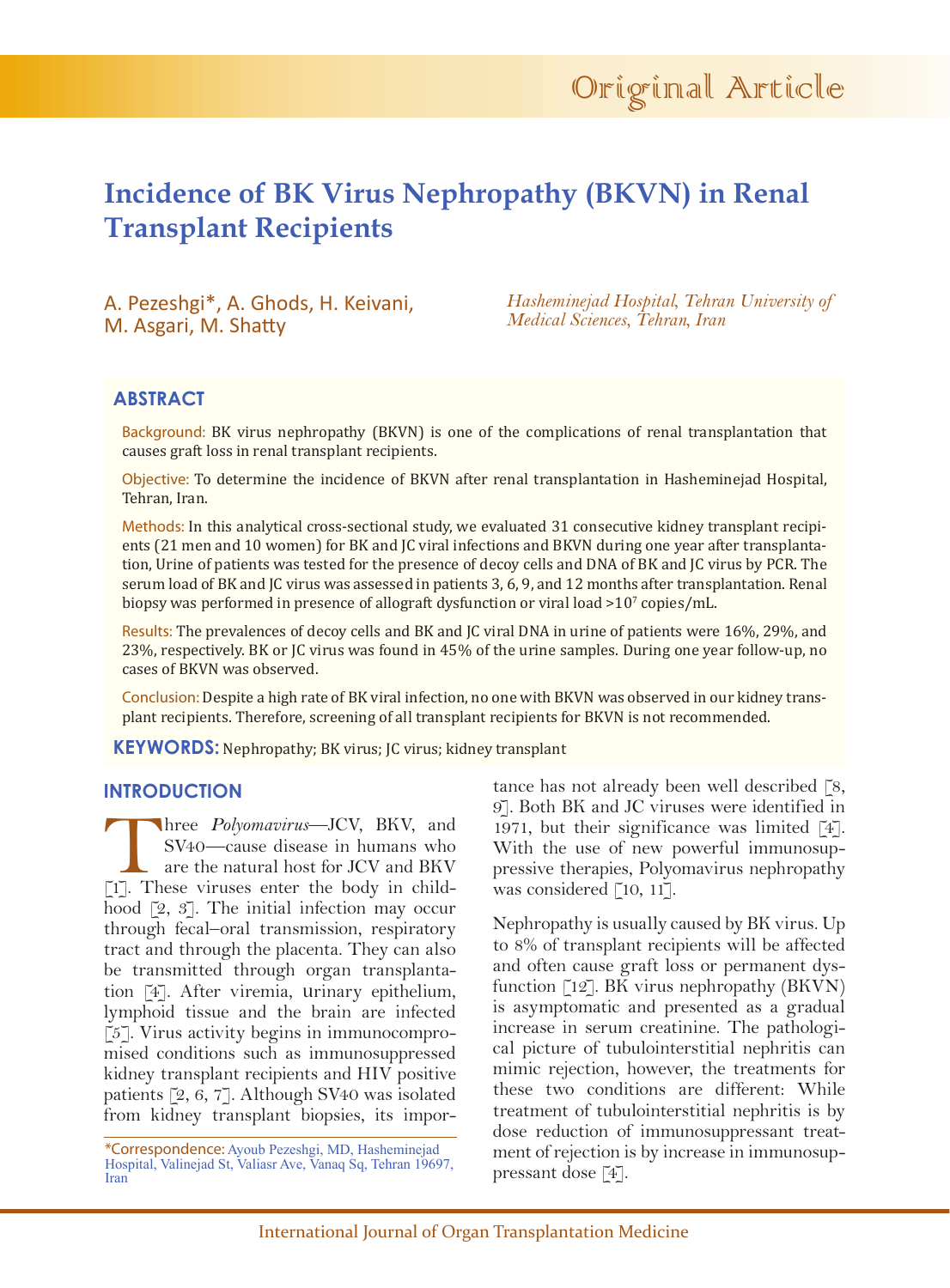BKVN is one of the main causes of graft dysfunction [2-13] and presents with hemorrhagic cystitis, ureteral obstruction and nephritis [2, 6, 7, 13]. BKVN is reported regardless of transplant protocol used. BKVN is particularly common with triple therapy protocol (tacrolimus, mycophenolate mofetil and prednisone) [6]. BKVN is diagnosed by measuring viral DNA load in urine and plasma, or identifying urine decoy cell [3, 13, 14]. The definite diagnosis is made with renal biopsy and immunohistochemistry.

According to the results of previous studies, BKVN results in the loss of allograft in 45% of patients with nephritis. There is no safe and effective antiviral therapy, and physicians have to adopt a prophylactic measure for this disease. Early diagnosis and decreasing the dose of immunosuppressant can prevent the graft loss [6, 7, 13].

So far no study was conducted on the incidence of BKVN among transplant recipients in our country. This study was therefore conducted to examine the incidence of BKVN in transplant recipients in Hasheminejad Hospital, Tehran, Iran.

## **PATIENTS AND METHODS**

In this analytical cross-sectional study conducted in Transplant Center of Hasheminejad Hospital, Tehran, Iran, 31 (21 men and 10 women) consecutive kidney transplant recipients from living donors were studied. After obtaining informed written consent, the patients were evaluated for the presence of urinary decoy cells, and BK and JC viral DNA by qualitative PCR. Patients were excluded from the study if they were unable to continue due to any causes (*e.g.*, distance), if they were not happy to continue participation in the study, or if they died. We measured BK and JC viral load in plasma of patients with DNAuria at 3, 6, 9, and 12 months of transplantation. Transplant kidney biopsy was performed if serum creatinine increased more than 25% of the baseline (renal dysfunction) or serum viral load exceeded 107 copies/mL. The data obtained were analyzed by SPSS® ver 17.

## **RESULTS**

Thirty-one patients (21 men and 10 women) received kidney transplant from living donors. The mean±SD age of patients was 38.3±12.8 (rage: 17–59) years. There was no statistically significant difference between the age of men and women (39.3±12.2 *vs*. 36.3±14.3 years, respectively; p=0.539). After transplantation, patients received prednisone, cyclosporine, and mycophenolate mofetil. The mean±SD doses of drugs at discharge were  $30.3 \pm 5.8$  mg, 308±87.7 mg, and 1.98±0.09 g, respectively. Eleven patients received anti-thymocyte globulin (ATG).

One week after transplantation, five (16%) patients had urinary decoy cells. Urine was found positive for the qualitative BK and JC DNA viruses in nine (29%) and seven (22%) patients, respectively.

There was no significant difference between women and men for positivity of urinary BK or JC virus (OR: 1.3, 95% CI: 0.3–6).

There was no statistically significant difference in the mean doses of immunosuppressant drugs between patients with infection (positive for at least one of three tests) and those without infection.

There was no significant difference in prevalence of BK virus infection between patients received anti-thymocyte globulin and those who did not  $(p=0.809)$ .

Of 14 patients infected with at least one of the two BK or JC viruses, three died—one committed suicide, and two died of sepsis.

Sera of 10 patients were tested every three months for a period of one year for measurement of BK and JC viral load by quantitative DNA PCR. Three months after transplantation, the mean±SD serum viral load was  $578\pm102$  (range: 0–300) copies/mL. After 6, 9 and 12 months of transplantation no virus was detected. The mean serum creatinine levels measured in these 10 patients every three months was less than 1.2 mg/dL. Only in one patient serum creatinine was increased to more than 25% of the baseline value because of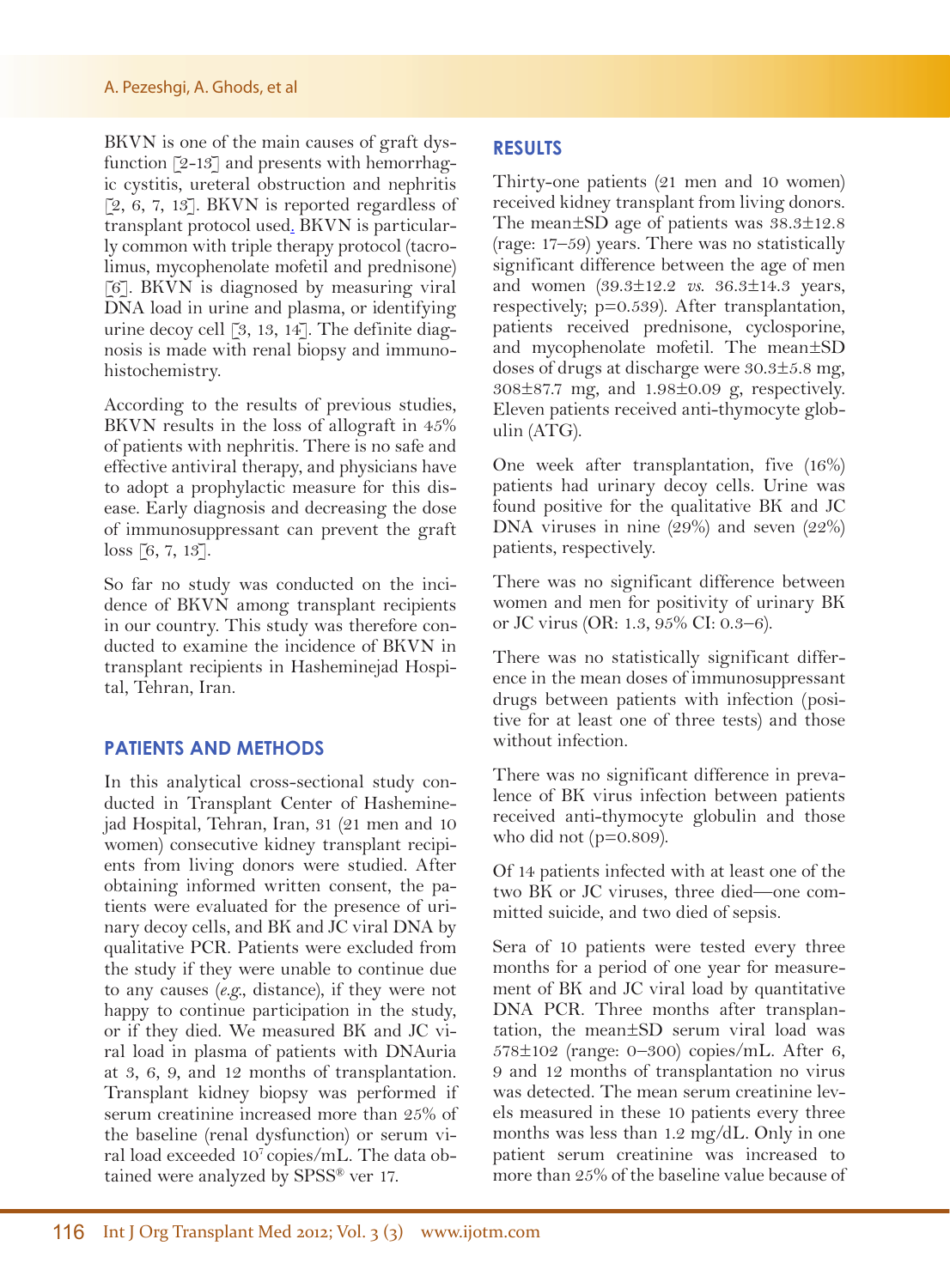discontinuation of immunosuppressant drugs due to severe sepsis. No case of nephropathy induced by these viruses, was observed in our renal transplant recipients.

#### **DISCUSSION**

Different prevalence ratios of BK virus infection have been reported. In a study from Ahwaz Jondi Shapur University, **t**he prevalence of BK virus infection in allograft recipients before and after kidney transplantation was 6.4% and 12.8% one month after transplantation, and 38.5% after four months of transplantation [15]. In Poland, BK virus DNA in one or more serum samples was found in 19.1% of patients—only one patient developed nephropathy [10]. In another study, the prevalence of BK and JC virus infection in kidney transplant recipients, patients with chronic kidney disease, and a group of healthy subjects, measured by PCR, was 30.5%, 17.6%, and 3.9%, respectively; most of them had BK virus [11]. The prevalence of BK virus infection in USA, assessed by serum DNA PCR and urine decoy cell, was 7.4% [12]. In another study, 120 transplanted patients with allograft dysfunction were assessed; the prevalence of urine decoy cell, viruria, and viremia was 25%, 61.7%, and 42.5%, respectively  $\lceil 16 \rceil$ .

It seems that the reported prevalence of infection is influenced by many factors including sensitivity and specificity of the test used, type of sample examined (urine or serum), and the elapsed time after kidney transplantation. Despite the low specificity (about 52%) of urine decoy cells for the diagnosis of active infection, it has a high negative predictive value of 98% [12]. It is as a inexpensive screening test for identifying patients at risk of BK viral infection. Obviously, depending on the clinical circumstances, certain patients at risk may need being tested by other techniques such as PCR and renal biopsy.

In our study, 10 patients were infected with at least one of the two BK or JC viruses during one-year follow-up; no cases of nephropathy induced by these two viruses were observed.

BKVN in Renal Transplant Recipients

patients, assessed by pathologic evaluation of renal biopsy samples evaluated under light microscopy and immunohistochemistry, was 13.1% [17]. Soleimanian and colleagues, who assessed all kidney biopsies by immunohistochemistry in Shariati Hospital between 2001 and 2006, reported BK virus nephropathy in 0.93% of 108 allograft biopsies and 1.04% of 96 kidney recipients [1]. In USA, BKVN were reported 1.1% of 158 adult, 4.6% of 542 infant, and 3.5% of 173 infant transplant recipients [9, 18]. In England it was 2.1% [8]. An important limitation of our work was the low sample size of the study.

We found no case of BK virus nephropathy which may be due to living donor transplantation and low levels of immunsuppression. The study sample size was low and thus the results may not have external validity.

#### **REFERENCES**

- 1. Stolt A, Sasnauskas K, Koskela P, *et al.* Seroepidemiology of the human polyomaviruses. *J Gen Virol* 2003;**84**:1499-504.
- 2. Manitpisitkul W, Drachenberg C, Ramos E, *et al*. Maintenance immunosuppressive agents as risk factors for BK virus nephropathy: a case-control study. *Transplantation* 2009;**88**:83-8.
- 3. White LH, Casian A, Hilton R, *et al*. BK virus nephropathy in renal transplant patients in London. *Transplantation* 2008;**85**:1008-15.
- 4. Bohl DL, Brennan DC. BK virus nephropathy and kidney transplantation. *Clin J Am Soc Nephrol* 2007;**2**:S36-46.
- 5. Reploeg MD, Storch GA, Clifford DB. Bk virus: a clinical review. *Clin Infect Dis* 2001;**33**:191-202.
- 6. Bohl DL, Brennan DC. BK virus nephropathy and kidney transplantation. *Clin J Am Soc Nephrol* 2007;**2**:S36-46.
- 7. Purighalla R, Shapiro R, McCauley J, *et al.* Virus infection in a kidney allograft diagnosed by needle biopsy. *Am J Kidney Dis* 1995;26:671-3.
- 8. Li RM, Branton MH, Tanawattanacharoen S, *et al.* Molecular identification of SV40 infection in human subjects and possible association with kidney disease. *J Am Soc Nephrol* 2002;**13**:2320-30.
- 9. Li RM, Branton MH, Tanawattanacharoen S, *et al*. Molecular identification of SV40 infection in human subjects and possible association with kidney disease. *J Am Soc Nephrol* 2002;**13**:2320-30.
- 10. Purighalla R, Shapiro R, McCauley J, Randhawa P. BK virus infection in a kidney allograft diagnosed

The prevalence of BKVN in a study on 160